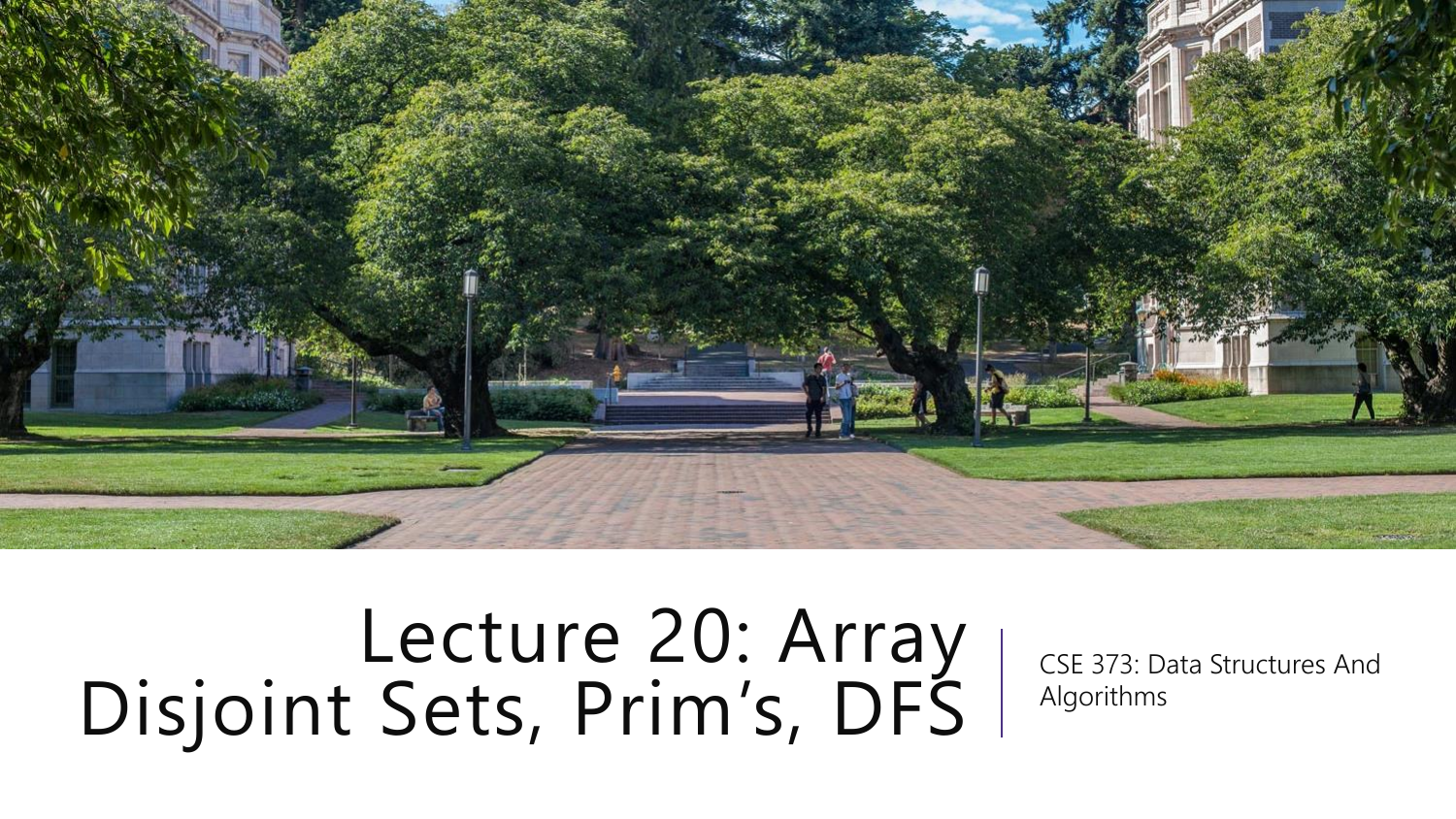#### Example

Using the union-by-rank and path-compression optimized implementations of disjoint-sets draw the resulting forest caused by these calls:

If tied, make alphabetically earlier node the root.

- 1. makeSet(a)
- 2. makeSet(b)
- 3. makeSet(c)
- 4. makeSet(d)
- 5. makeSet(e)
- 6. makeSet(f)
- 7. makeSet(g)
- 8. makeSet(h)
- 9. union(c, e)
- 10.union( $d$ ,  $e$ )
- 11.union( $a$ , c)
- 12.union $(q, h)$
- 13.union(b, f)
- 14.union( $q$ , f)
- $5.$ union(h, a)

#### Pollev.com/cse373su19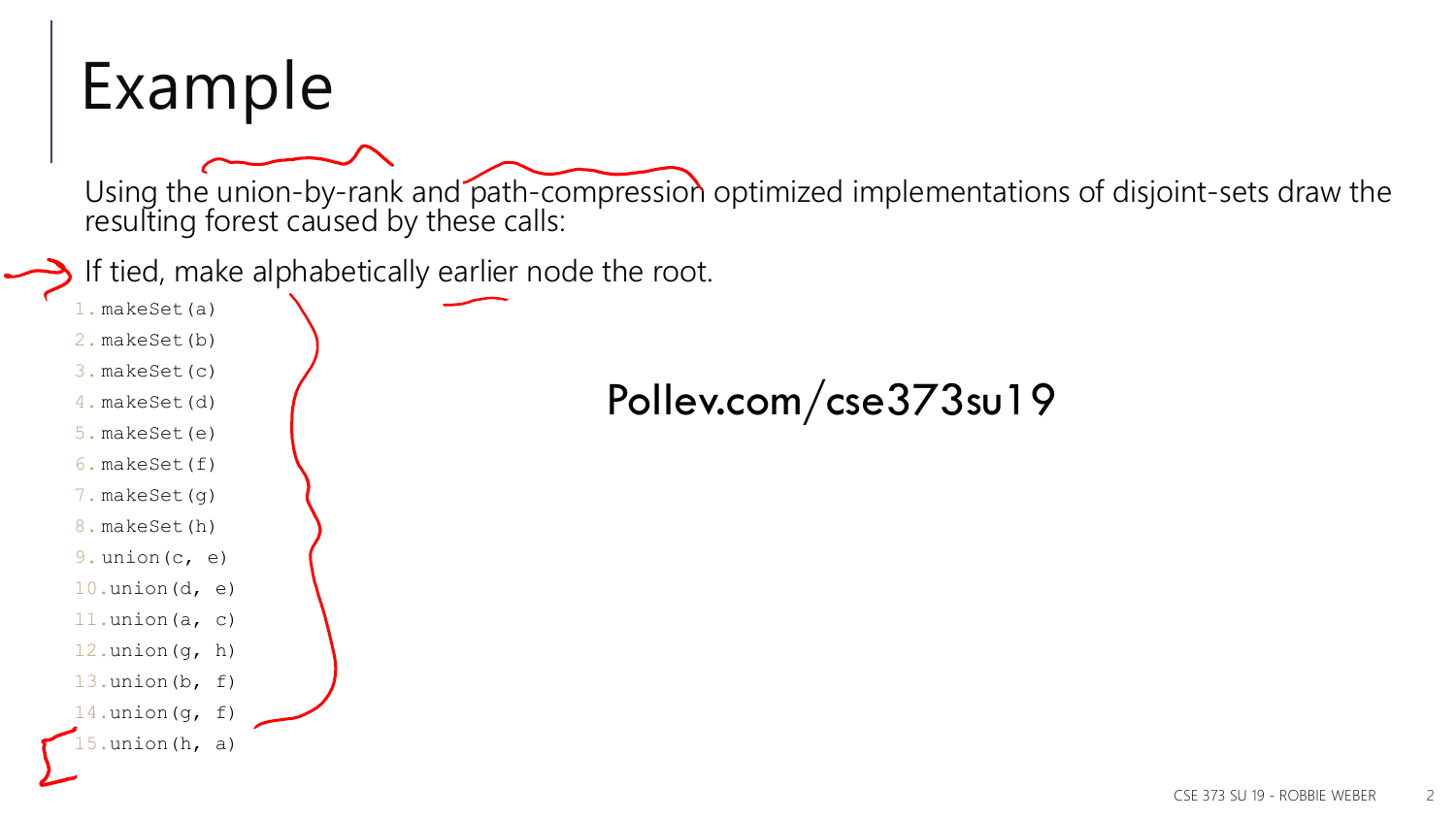#### Example

Using the union-by-rank and path-compression optimized implementations of disjoint-sets draw the resulting forest caused by these calls:

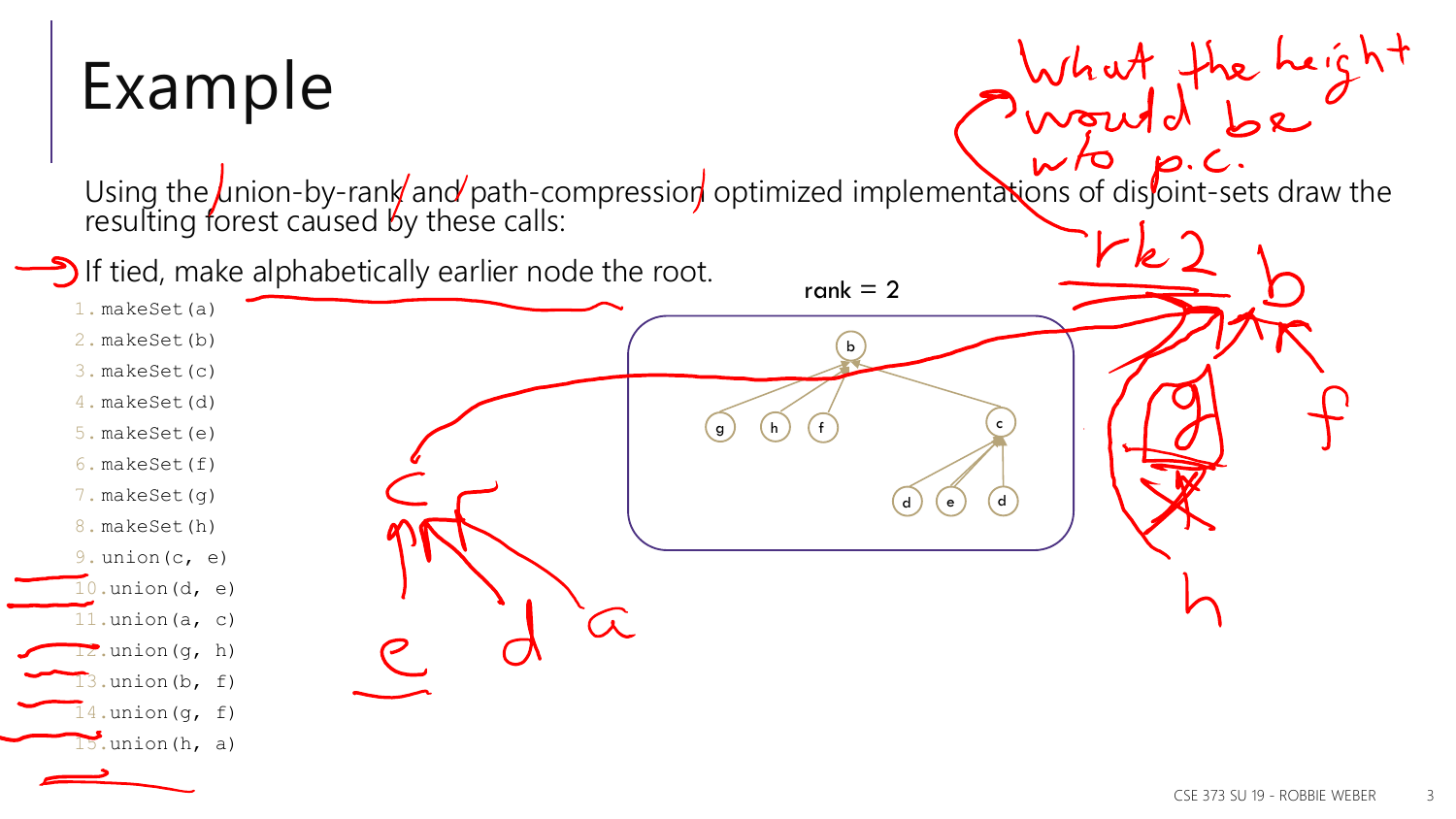## An optimization

We can even get rid of all the pointers! - With a similar trick to how we stored heaps.

What information do we need? - If you're not the root, who is your parent? - If you are the root, what is the rank of your tree?

Assign every value an index between 0 and  $n-1$ .

The dictionary should map our set elements to their index.

In the array, store the index of your parent.

Make the representative the index of the root (rather than its value).

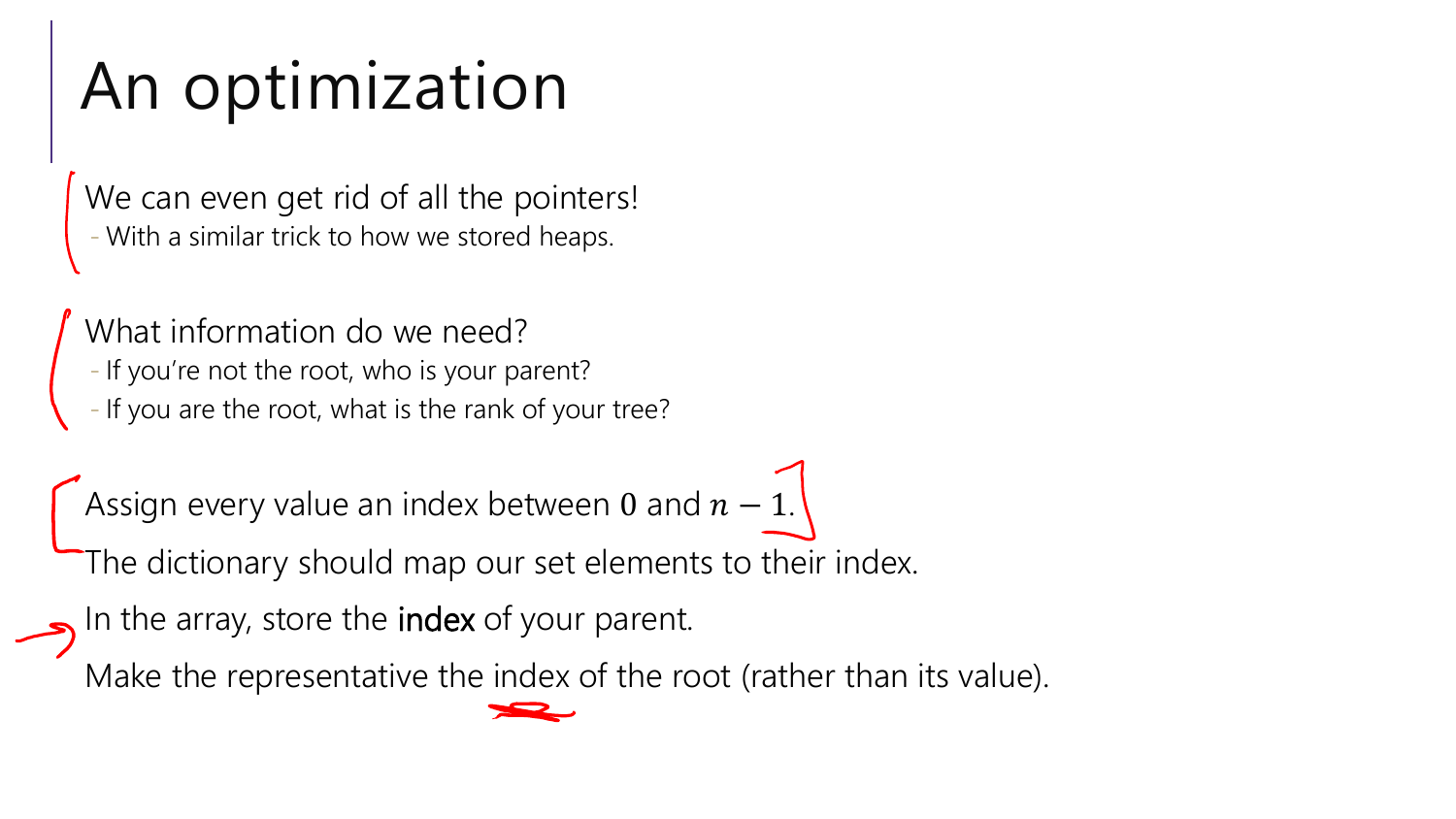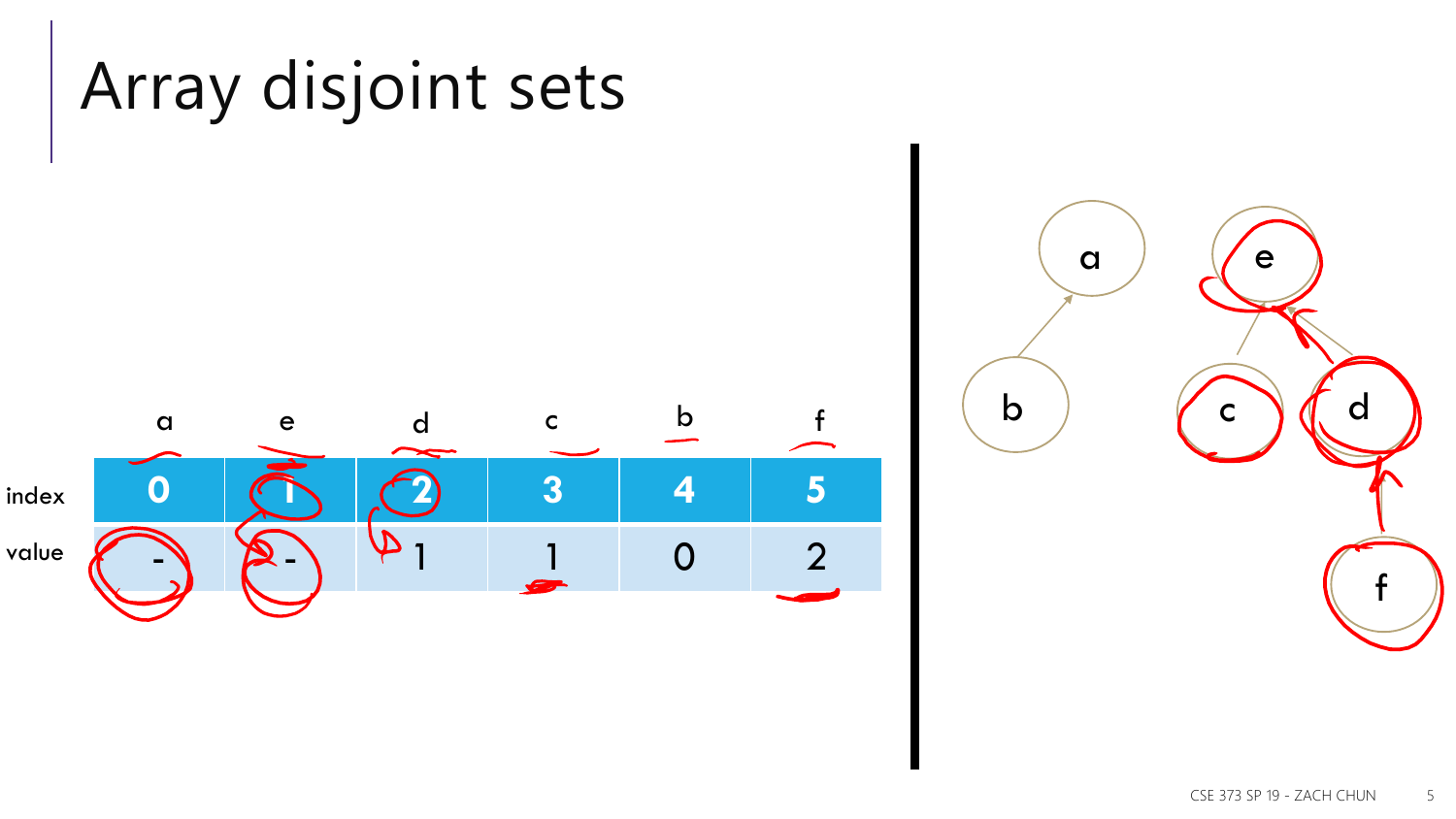## Array disjoint sets

- What about the ranks? We'd like to store them in the roots
- How do we tell the difference from rank 2 and index 2?



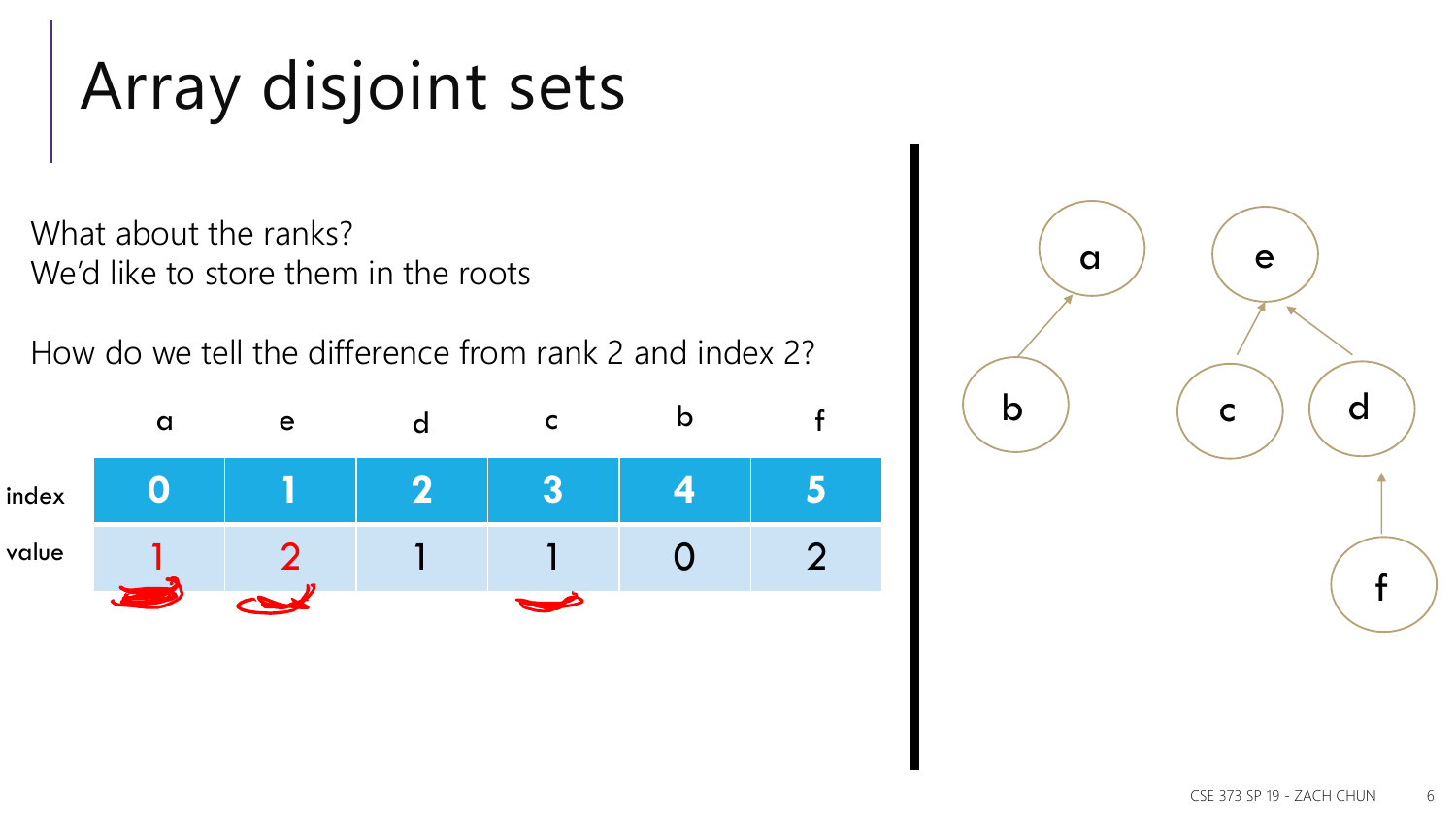## Array disjoint sets

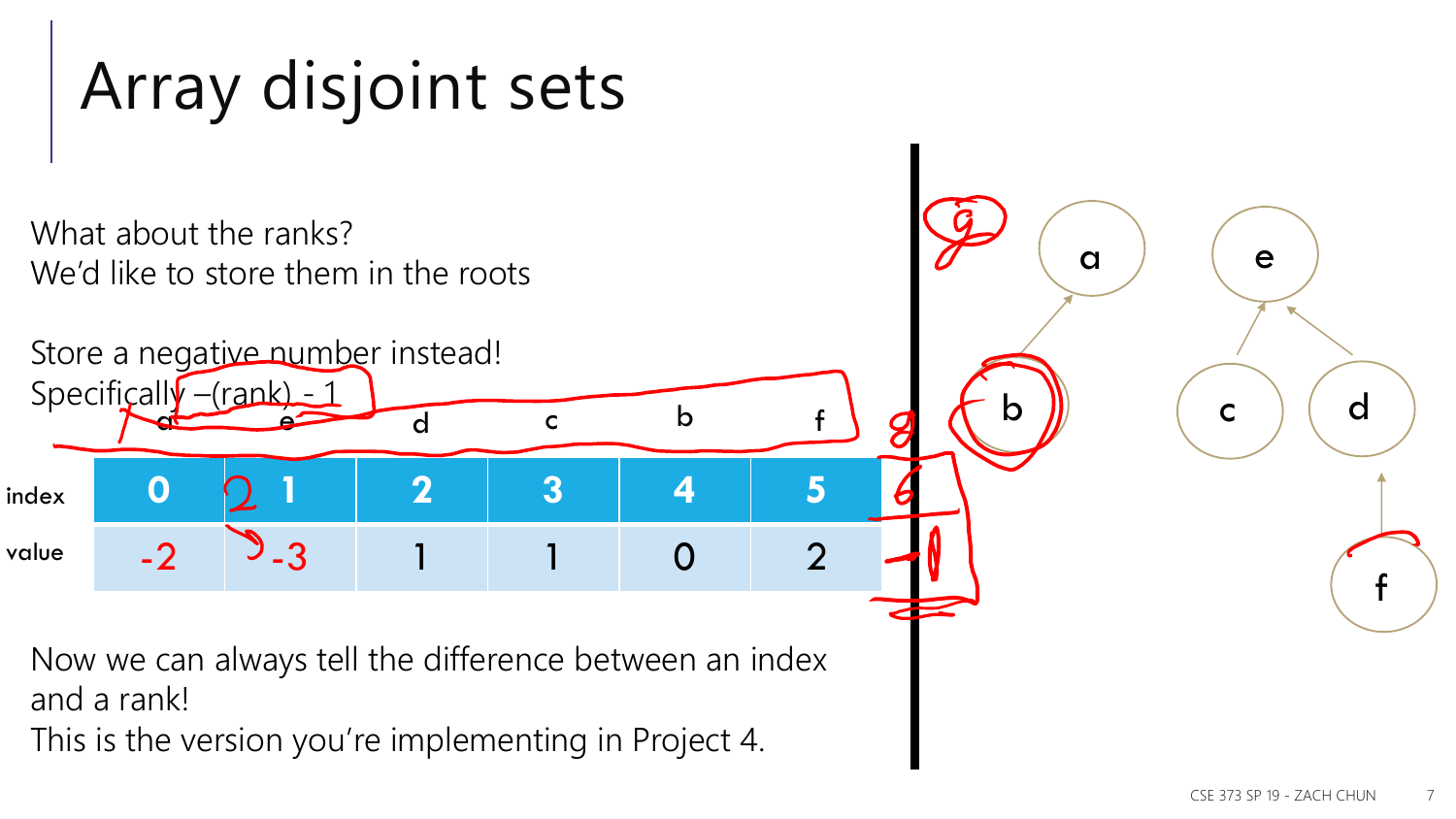### Kruskal's Algorithm

```
KruskalMST(Graph G) 
initialize each vertex to be its own component
sort the edges by weight
foreach(edge (u, v) in sorted order){
   if(u and v are in different components){
      add (u,v) to the MST
      Update u and v to be in the same component
   }
}
```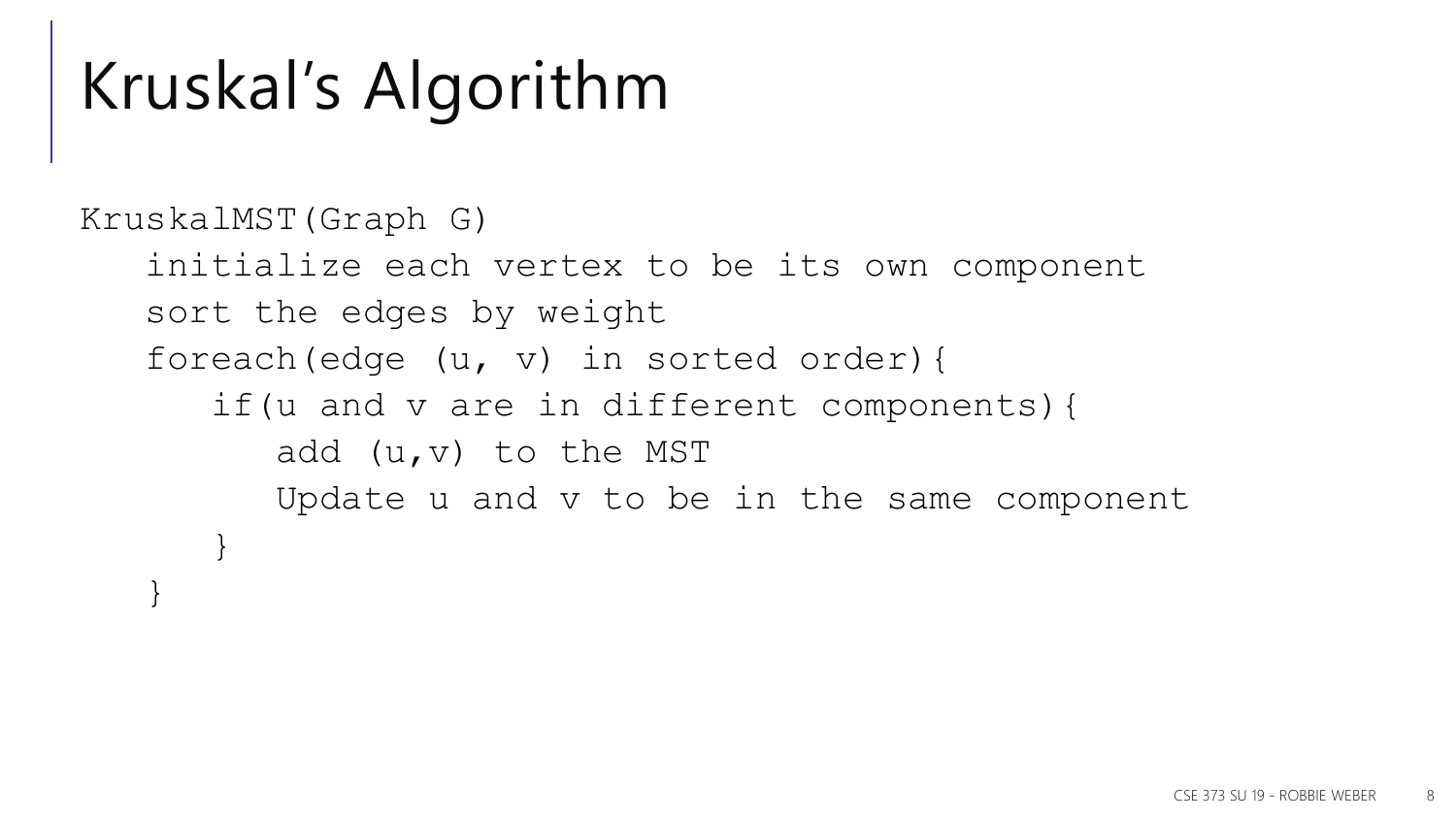# What's the running time of Kruskal's?

For MST algorithms, assume that  $m$  dominates  $n$ (if it doesn't, there is no spanning tree to find)

```
initialize new DisjointSets DS
```

```
for(v : G.vertices) { DS.makeSet(v) }
```

```
sort the edges by weight
```
KruskalMST(Graph G)

Case,

}

}

```
foreach(edge (u, v) in sorted order){
```

```
if(DS.findSet(u) != DS.findSet(v)){
```

```
add (u,v) to the MST
```

```
DS.union(u,v)
```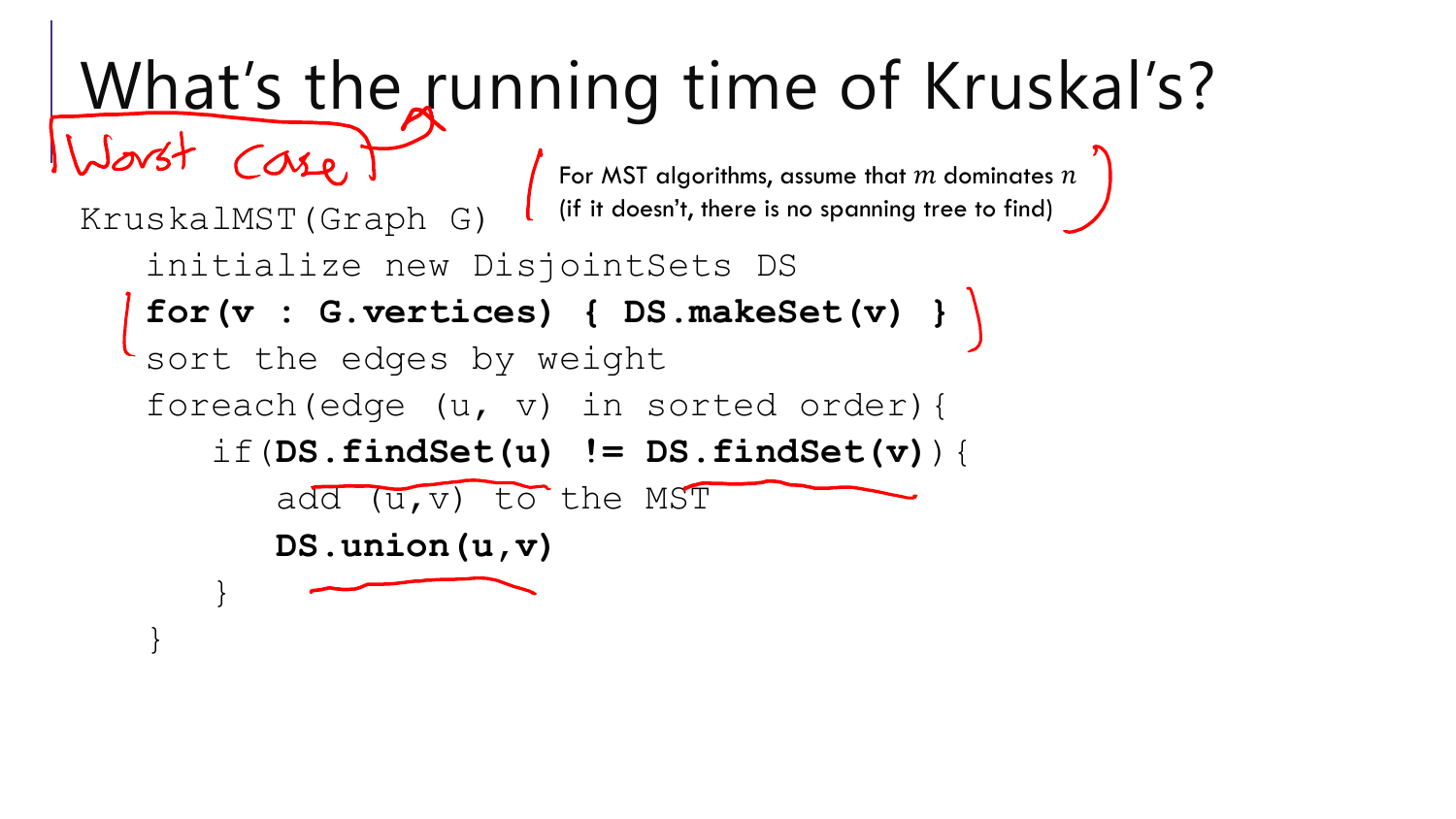## What's the running time of Kruskal's?



} Intuition: We could make the  $\log n$  running time happen once...but not much more than that. Since we're counting total operations, we're actually going to see the "in-practice" behavior

Whether we hit worst-case or not:  $\Theta(m \log m)$  is dominating term.

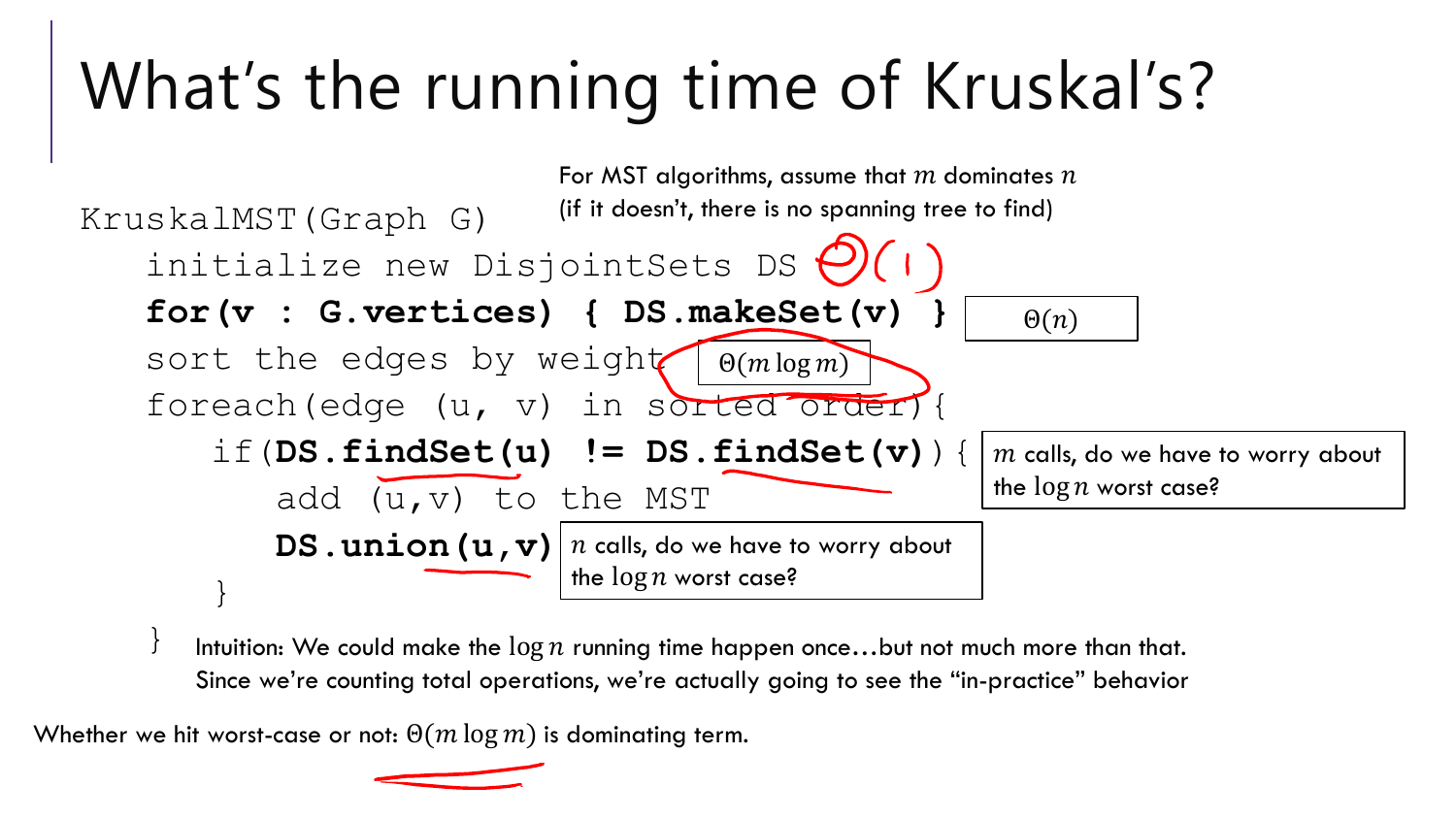## Running Time Notes

Intuition: We could make the bad case happen once…but not really more than that. Since we're counting total operations, we're actually going to see "in-practice" behavior

This kind of statement is "amortized analysis" - It's also the math behind why we always double the size of array-based data structures.

Some people write the running time as  $\Theta(m \log n)$  instead  $\Theta(m \log m)$ 

They're assuming the graph doesn't have any multi-edges. - I.e. there's at most one edge between any pair of vertices.

And they just think  $\Theta(m \log n)$  looks better (even though it's just a constant factor)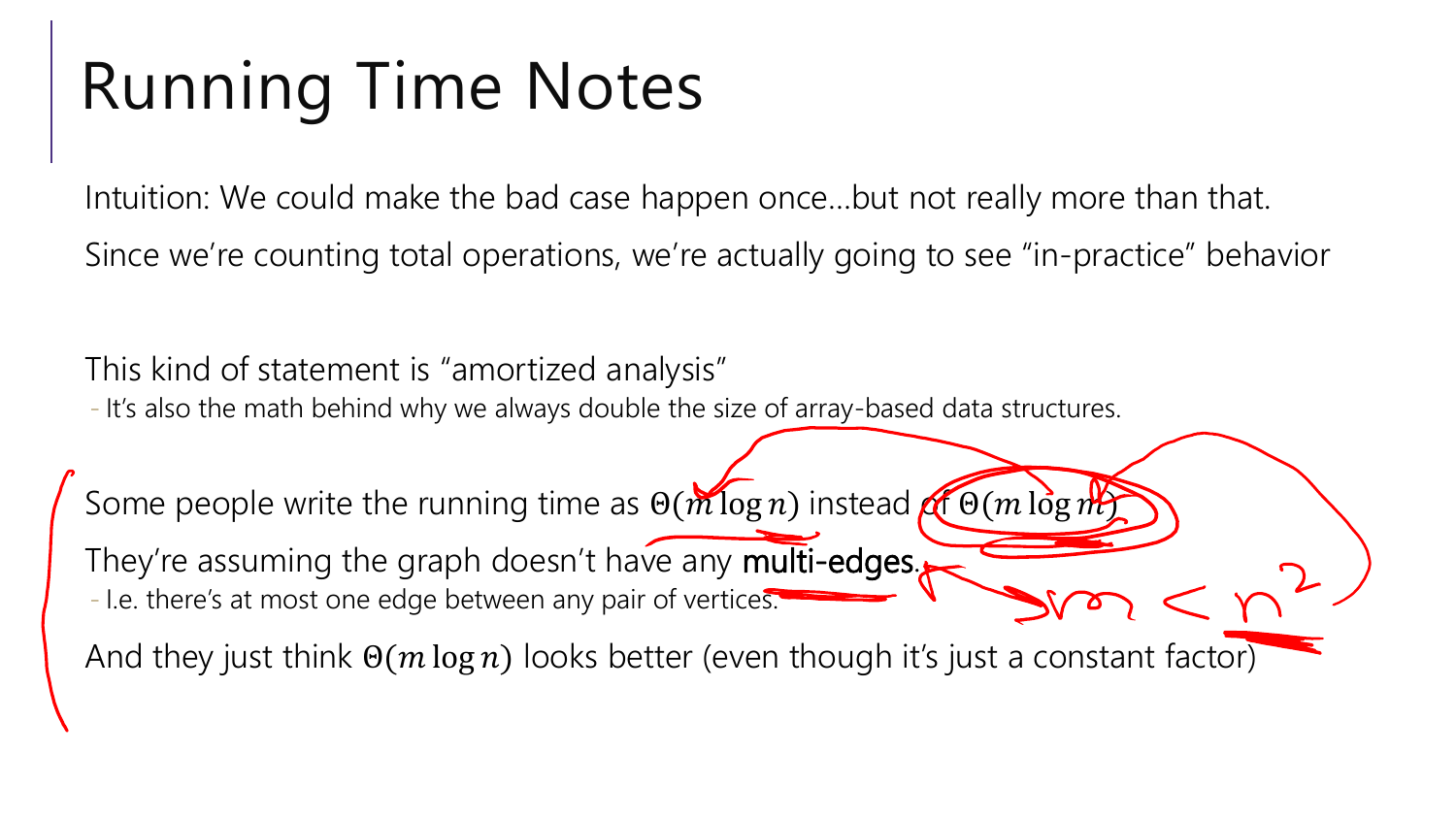## Another MST algorithm

Last Wednesday we said there were two ways to find an MST.

Let's talk about the other way.

- Think vertex-by-vertex
- -Maintain a tree over a set of vertices
- -Have each vertex remember the cheapest edge that could connect it to that set.
- -At every step, connect the vertex that can be connected the cheapest.

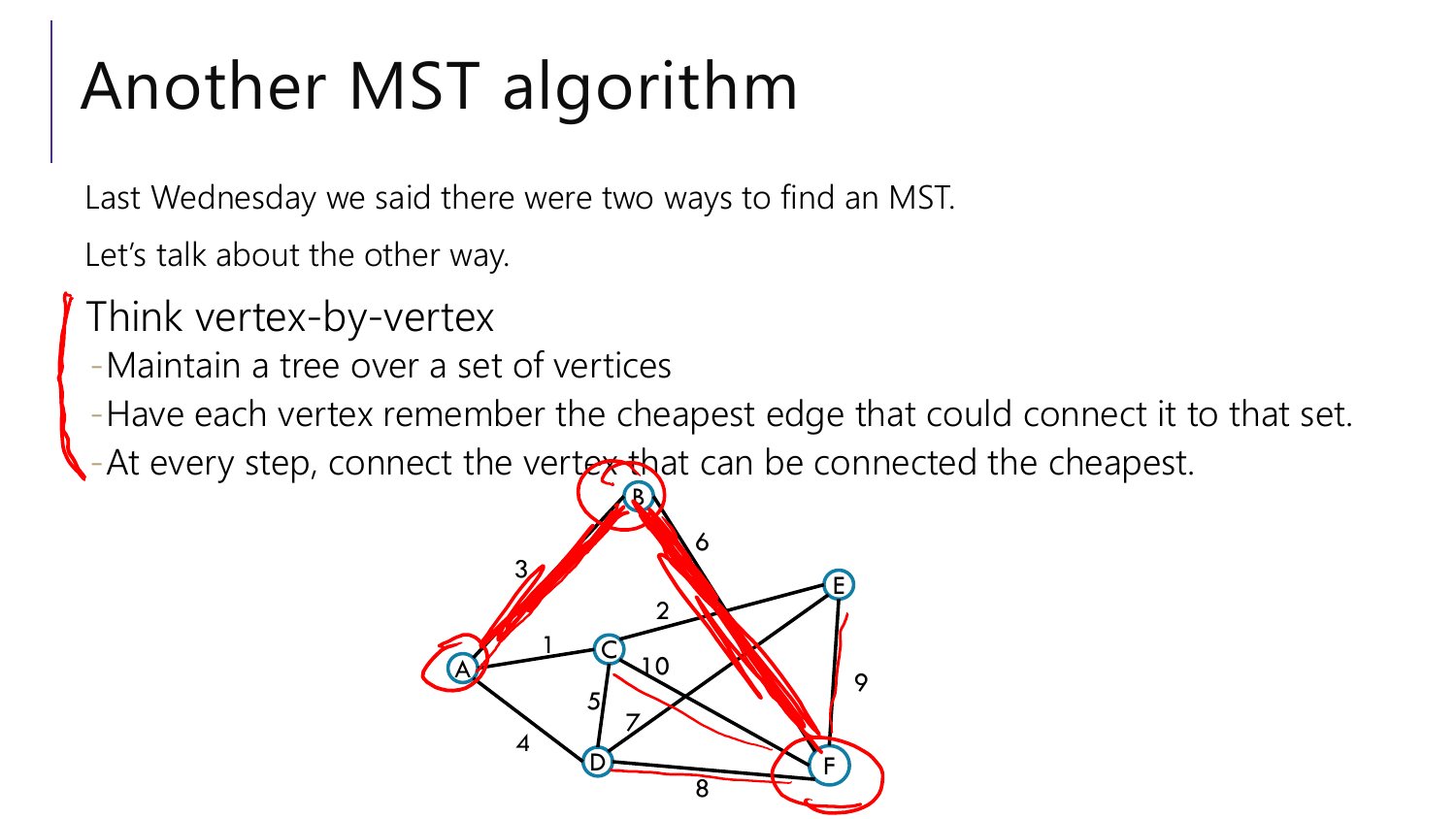## Code

```
PrimMST(Graph G) 
    initialize costToAdd to ∞
   mark source as cost ToAdd 0
   mark all vertices unprocessed, mark source as processed
    foreach(edge (source, v) ) {
           v.\text{costToAdd} = \text{weight}(\text{source}, v)v.bestEdge = (source, v)}
    while(there are unprocessed vertices){
           let u be the cheapest to add unprocessed vertex
           add u.bestEdge to spanning tree
           foreach(edge (u,v) leaving u){
                  if(weight(u,v) < v.costToAdd AND v not processed){
                        v.costToAdd = weight(u,v)
                         v. best Edge = (u, v)}
           }
   mark u as processed
    }
```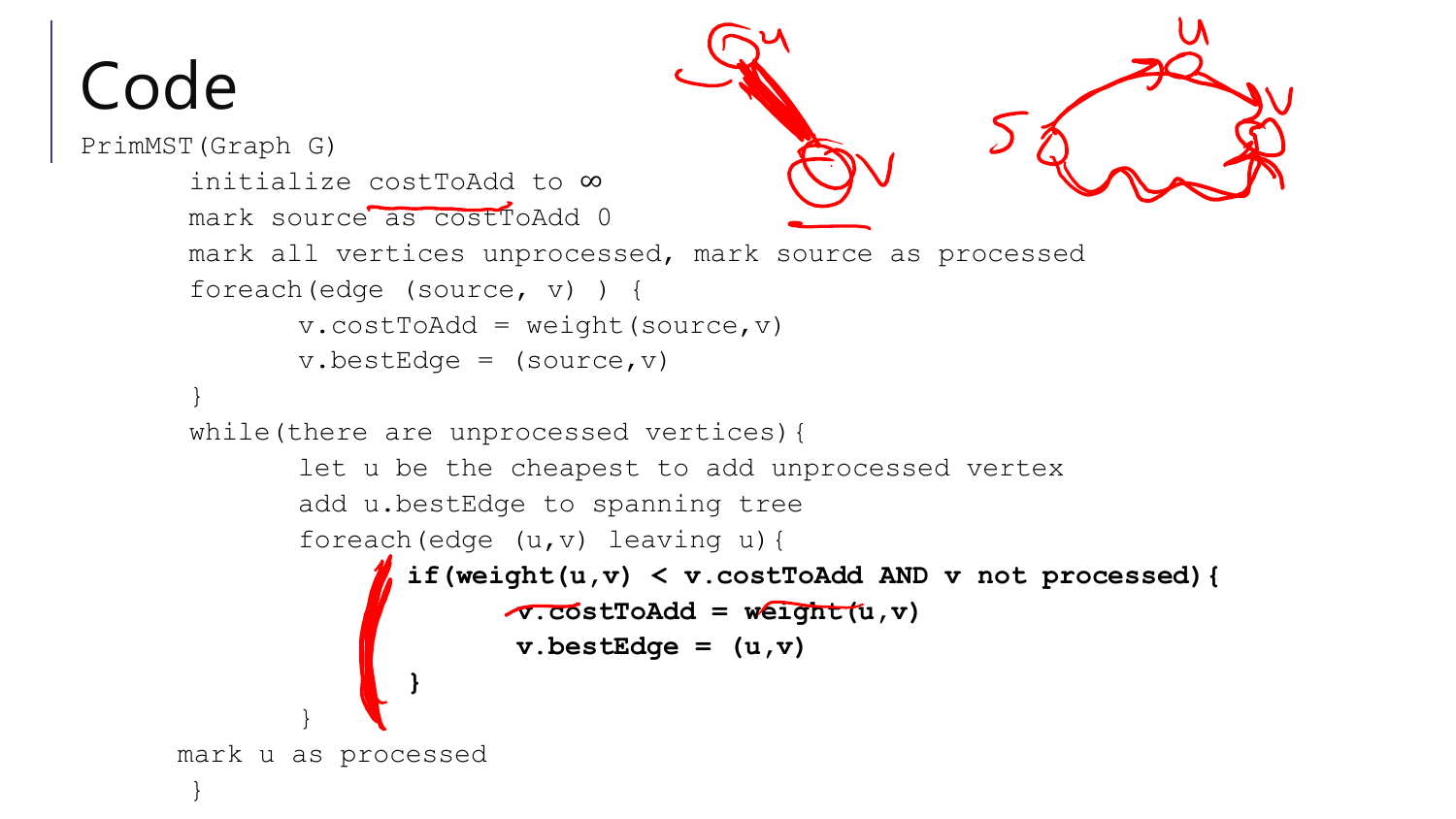# Try it Out

}

}

```
let u be the cheapest unprocessed vertex \betaPrimMST(Graph G) 
initialize costToAdd to ∞
mark source as costToAdd 0
mark all vertices unprocessed
mark source as processed
foreach(edge (source, v) ) {
      v.\text{costToAdd} = \text{weight}(\text{source}, v)v.bestEdge = (source, v)}
while(there are unprocessed vertices) {
          add u.bestEdge to spanning tree
          foreach(edge (u, v) leaving u) {
             if(weight(u,v) < v.costToAdd
                 AND v not processed){
                    v.\text{costToAdd} = \text{weight}(u,v)v. best Edge = (u, v)}
```
mark u as processed

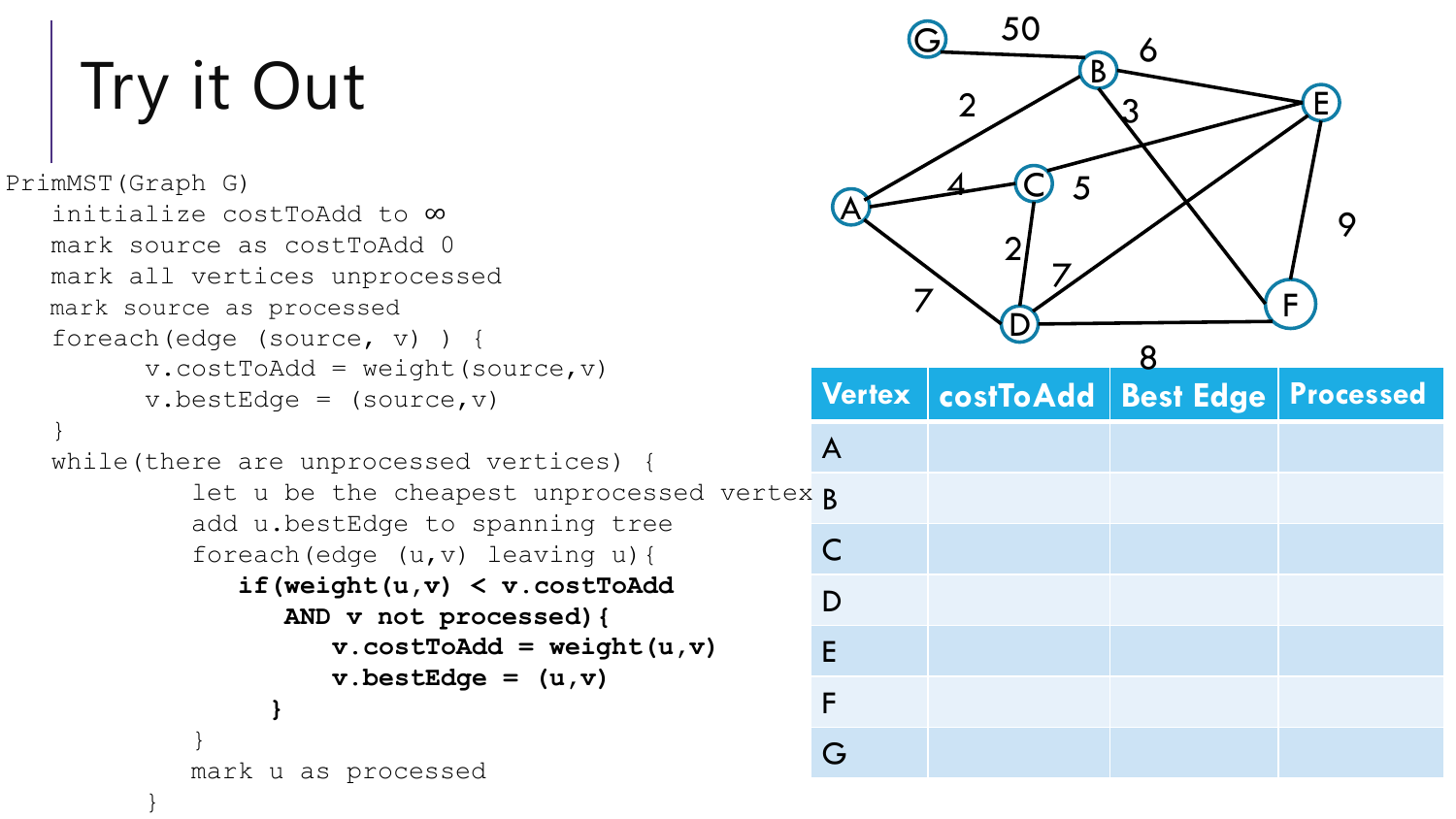# Try it Out

```
PrimMST(Graph G) 
initialize costToAdd to ∞
mark source as costToAdd 0
mark all vertices unprocessed
mark source as processed
foreach(edge (source, v) ) {
      v.\text{costToAdd} = \text{weight}(\text{source}, v)v.bestEdge = (source, v)}
while(there are unprocessed vertices) {
          let u be the cheapest unprocessed vertex \betaadd u.bestEdge to spanning tree
          foreach(edge (u,v) leaving u){
```
**}**

mark u as processed

}

}

**if(weight(u,v) < v.costToAdd AND v not processed){**  $v.\text{costToAdd} = \text{weight}(u,v)$ 

```
v. best Edge = (u, v)
```
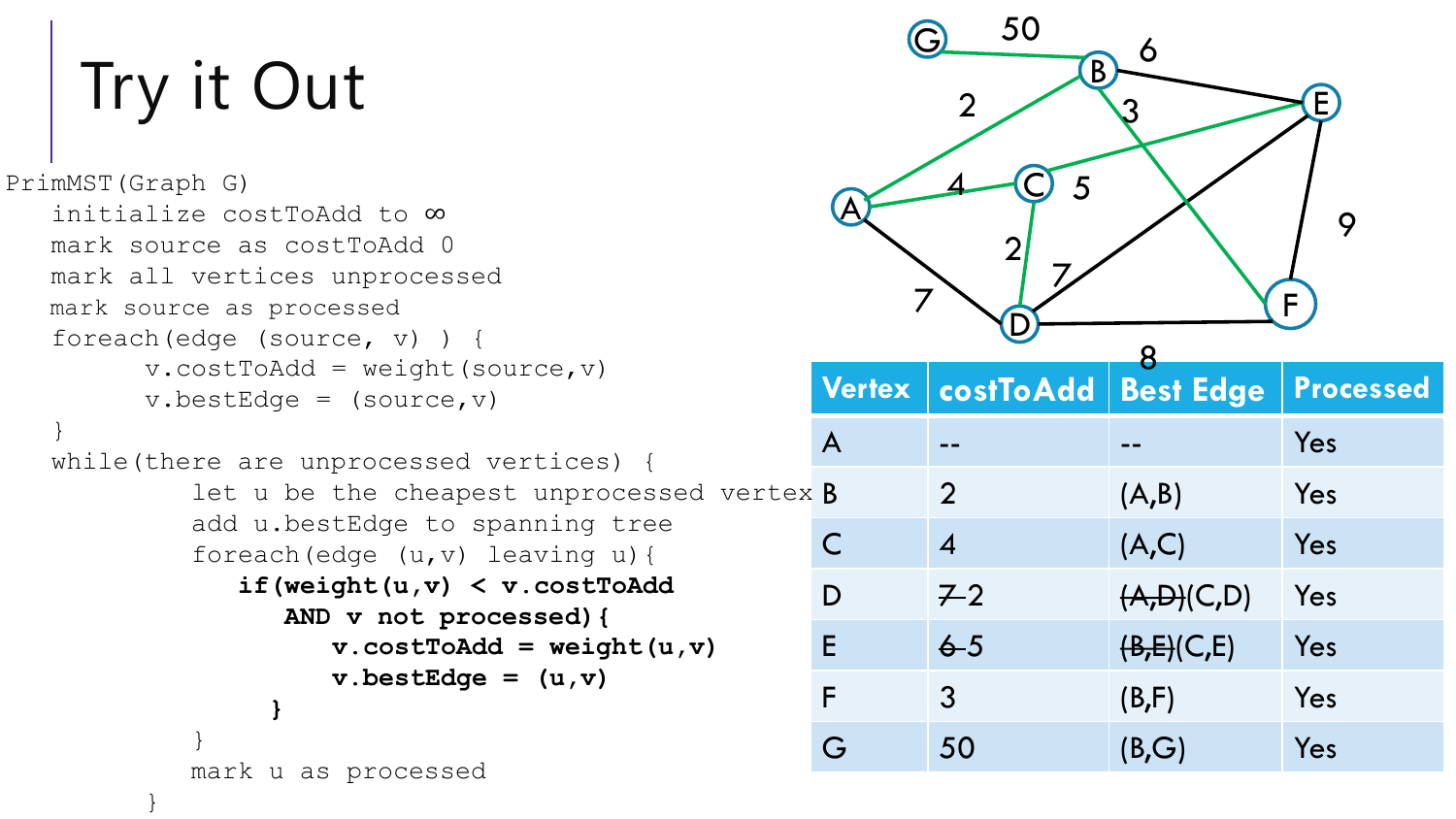## Does This Algorithm Always Work?

Prim's and Kruskals' Algorithms are greedy algorithms. Once we decide to include an edge in the MST we never reconsider the decision.

Greedy algorithms rarely work.

There are special properties of MSTs that allow greedy algorithms to find them.

MSTs are so *magical* that there's more than one greedy algorithm that works.

The takeaway from MST lectures is NOT "greedy algorithms are the best" The takeaway is "MSTs are the coolest.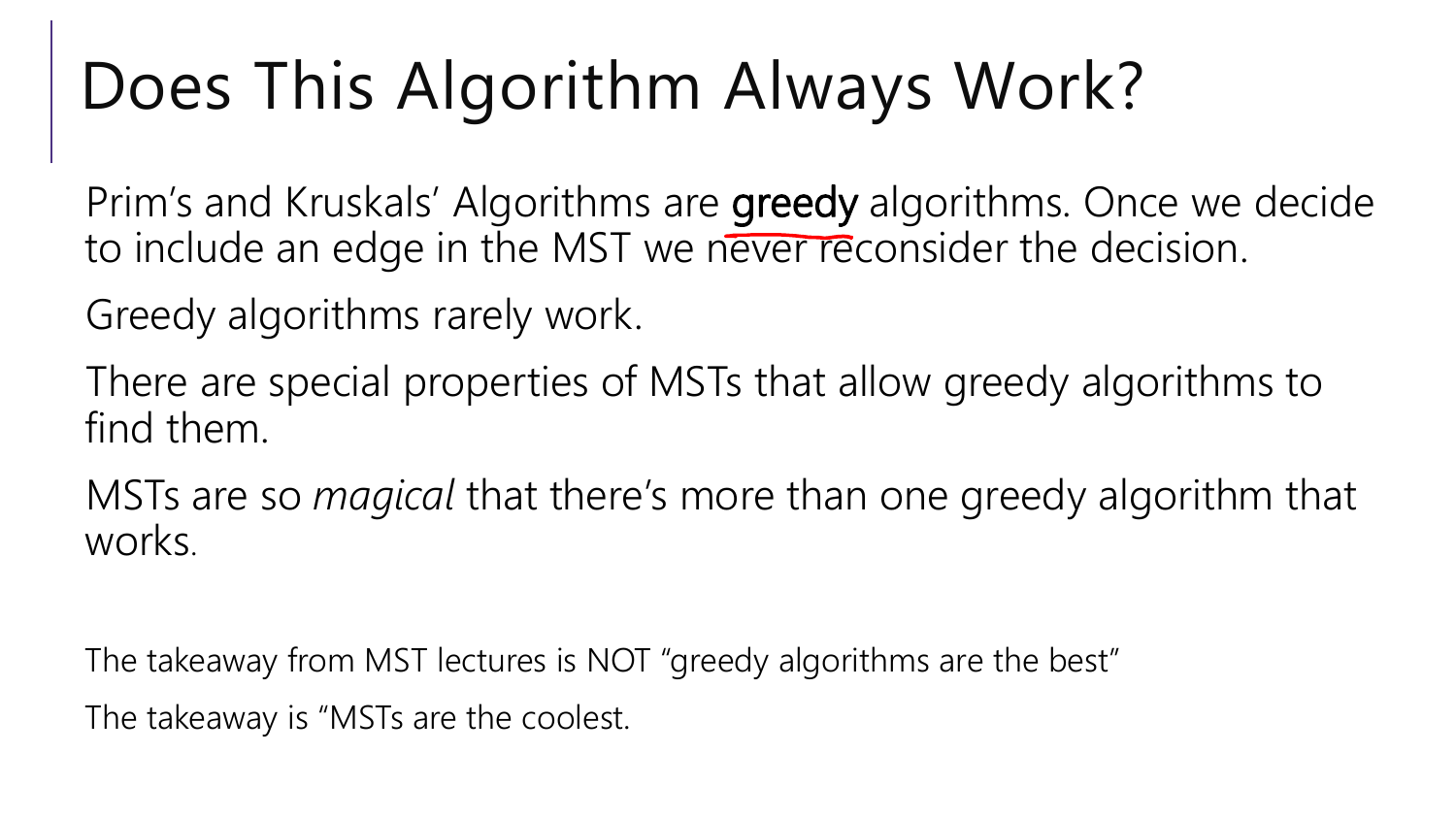## Some Extra Comments

Prim was the employee at Bell Labs in the 1950's

The mathematician in the 1920's was Boruvka

- -He had a different *also greedy* algorithm for MSTs.
- -Boruvka's algorithm is trickier to implement, but is useful in some cases.
- -In particular it's the basis for fast parallel MST algorithms.
- "Prim's Algorithm" is a very bad name.
- -It was discovered by Jarnik 20 years before Prim.
- -And rediscovered by Kruskal before Prim.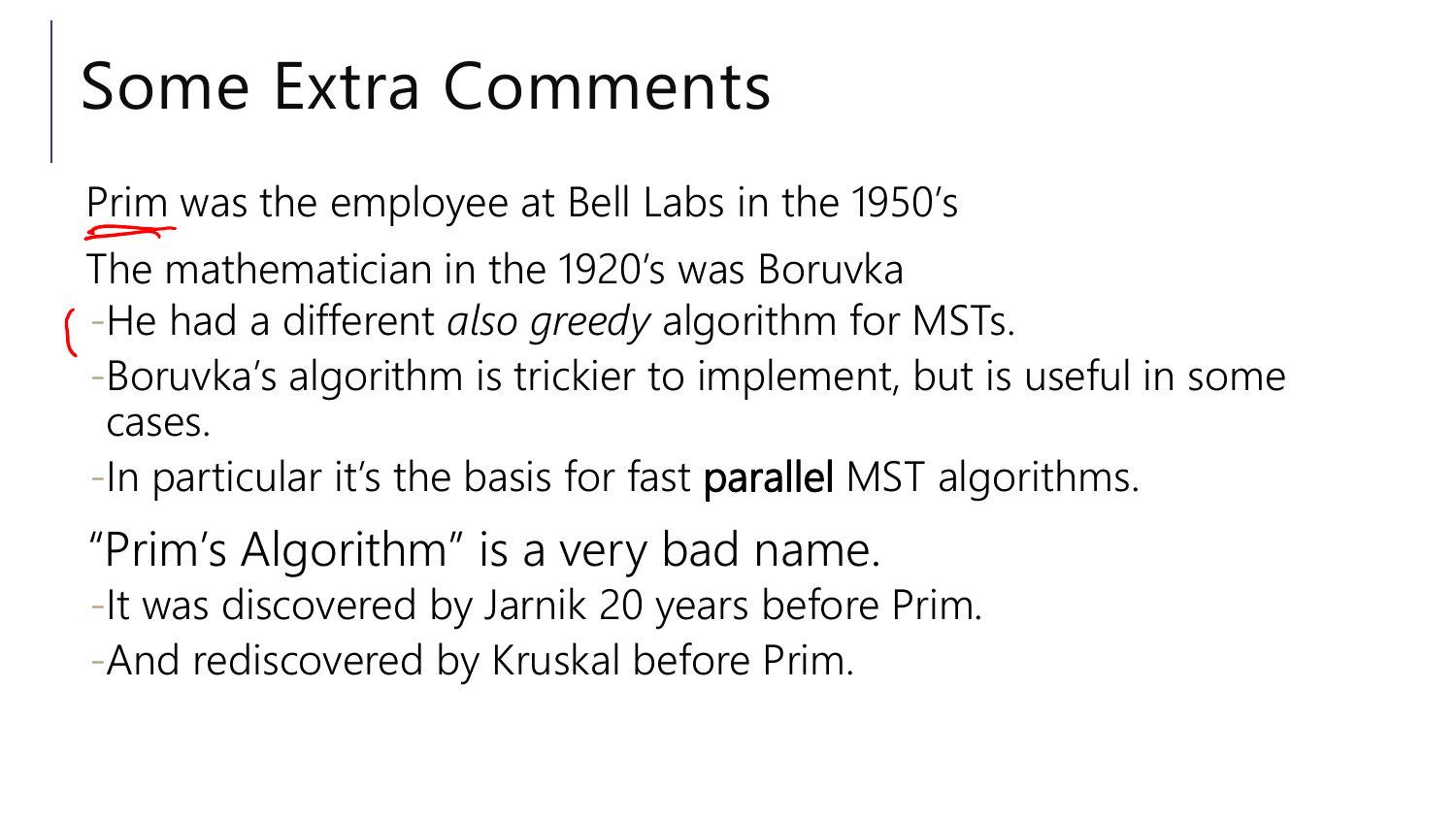## Some Extra Comments

There's at least a fourth greedy algorithm for MSTs…

-Called "Reverse-delete"

- Starting from heaviest edge, delete if would not disconnect graph.

(If all the edge weights are distinct, then the MST is unique.

If some edge weights are equal, there may be multiple spanning trees. Prim's/Kruskal's are only guaranteed to find you one of them.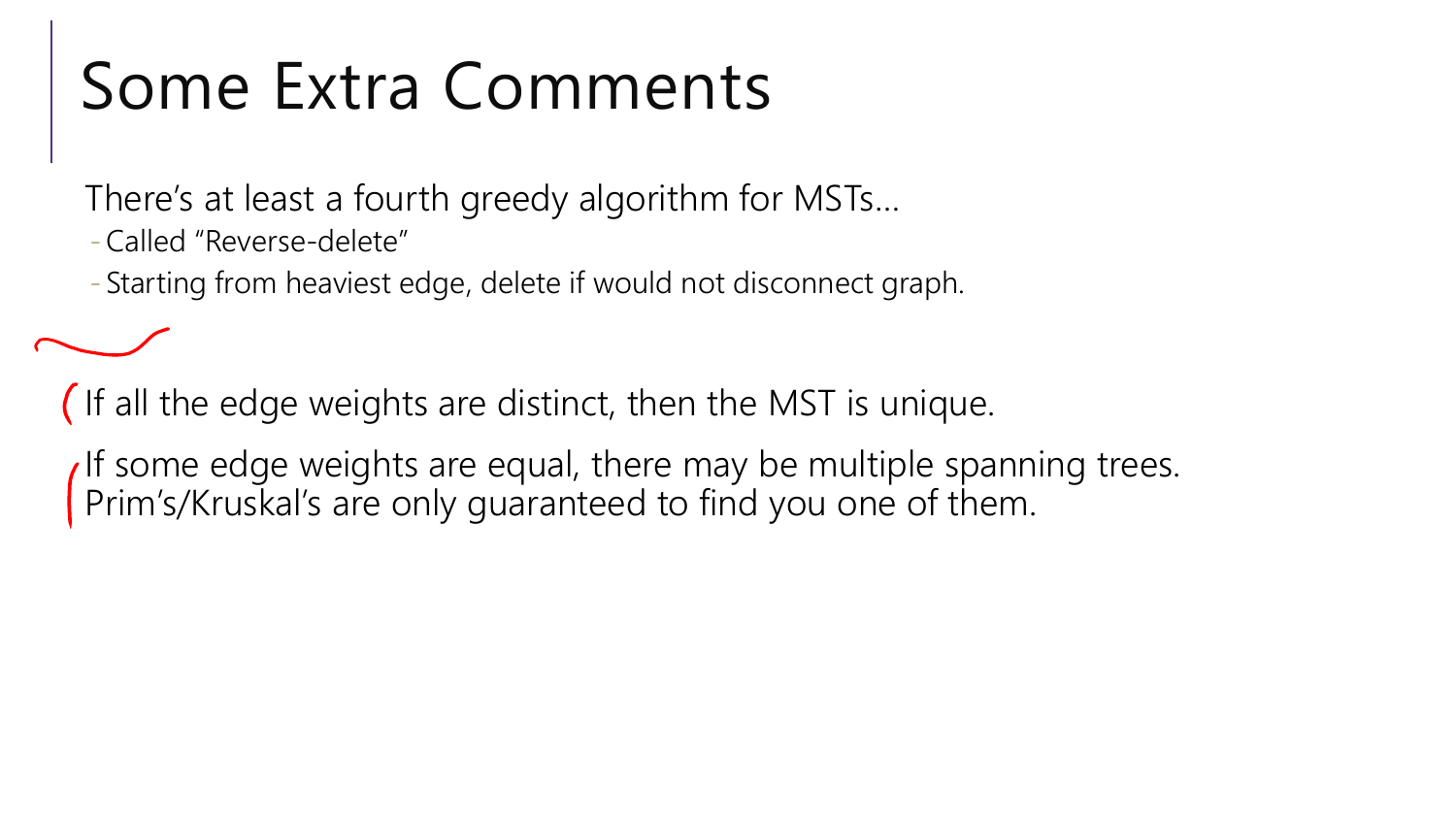## Aside: A Graph of Trees

A tree is an undirected, connected, and acyclic graph.

A forest is any undirected and acyclic graph.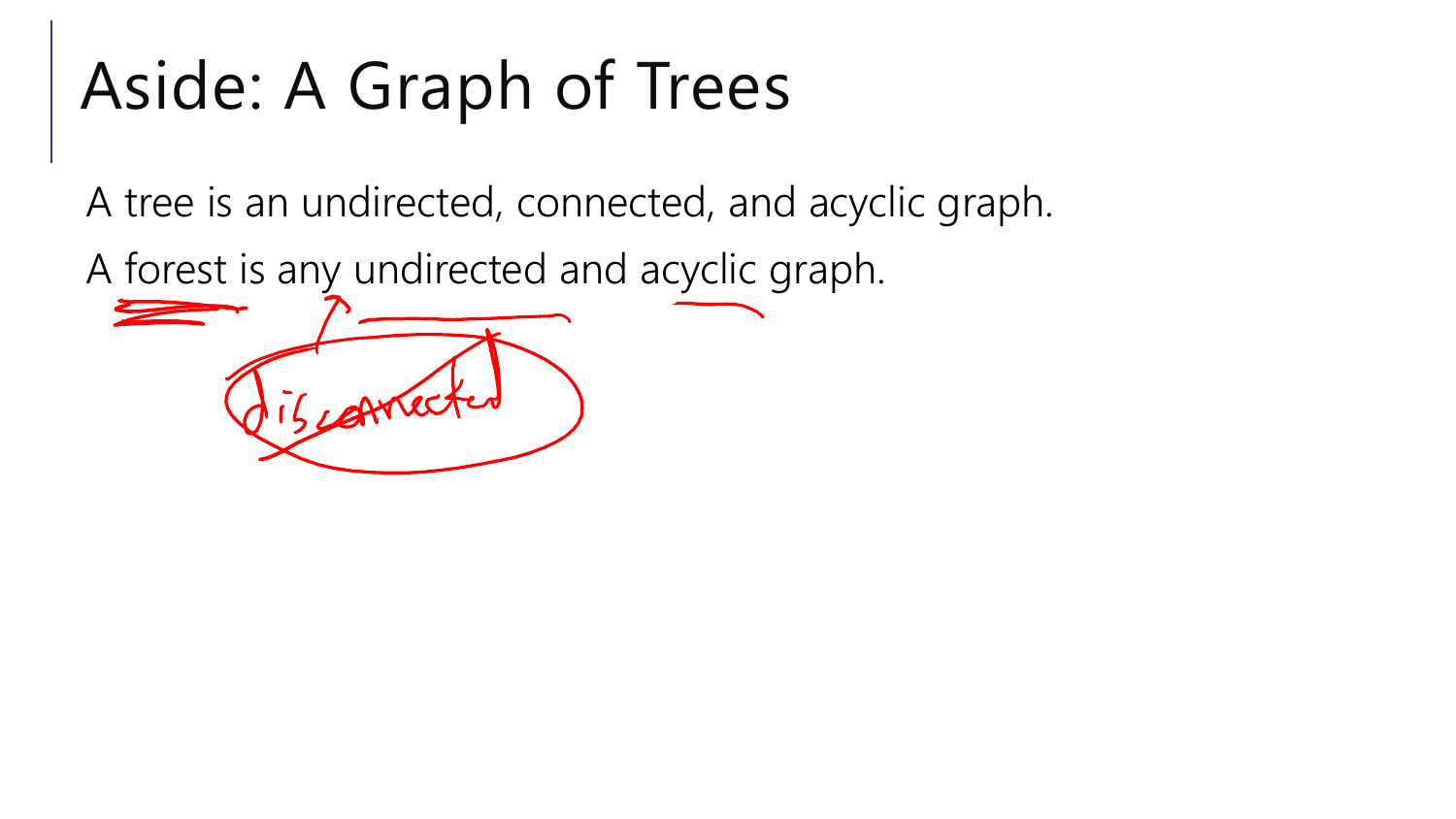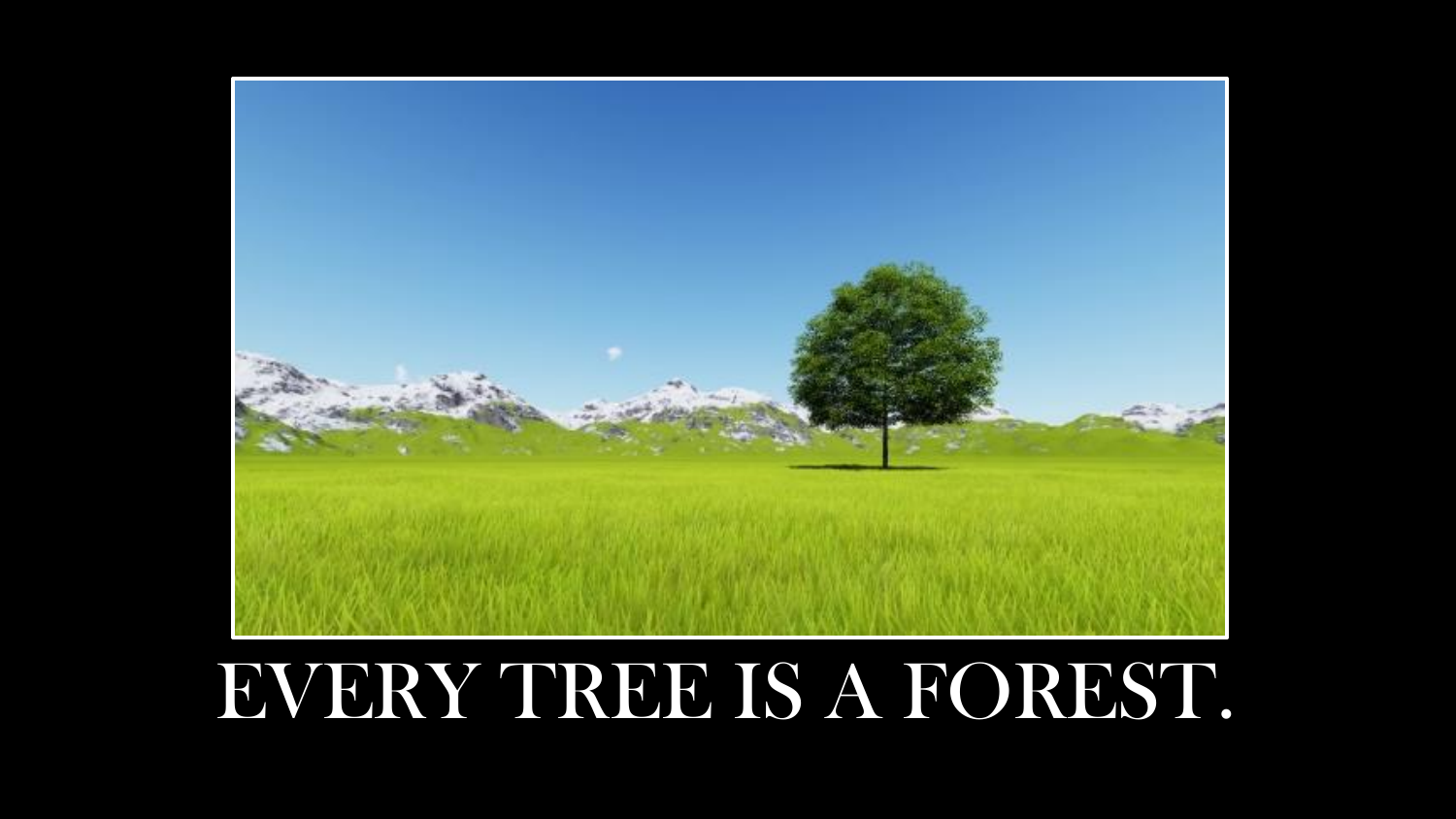